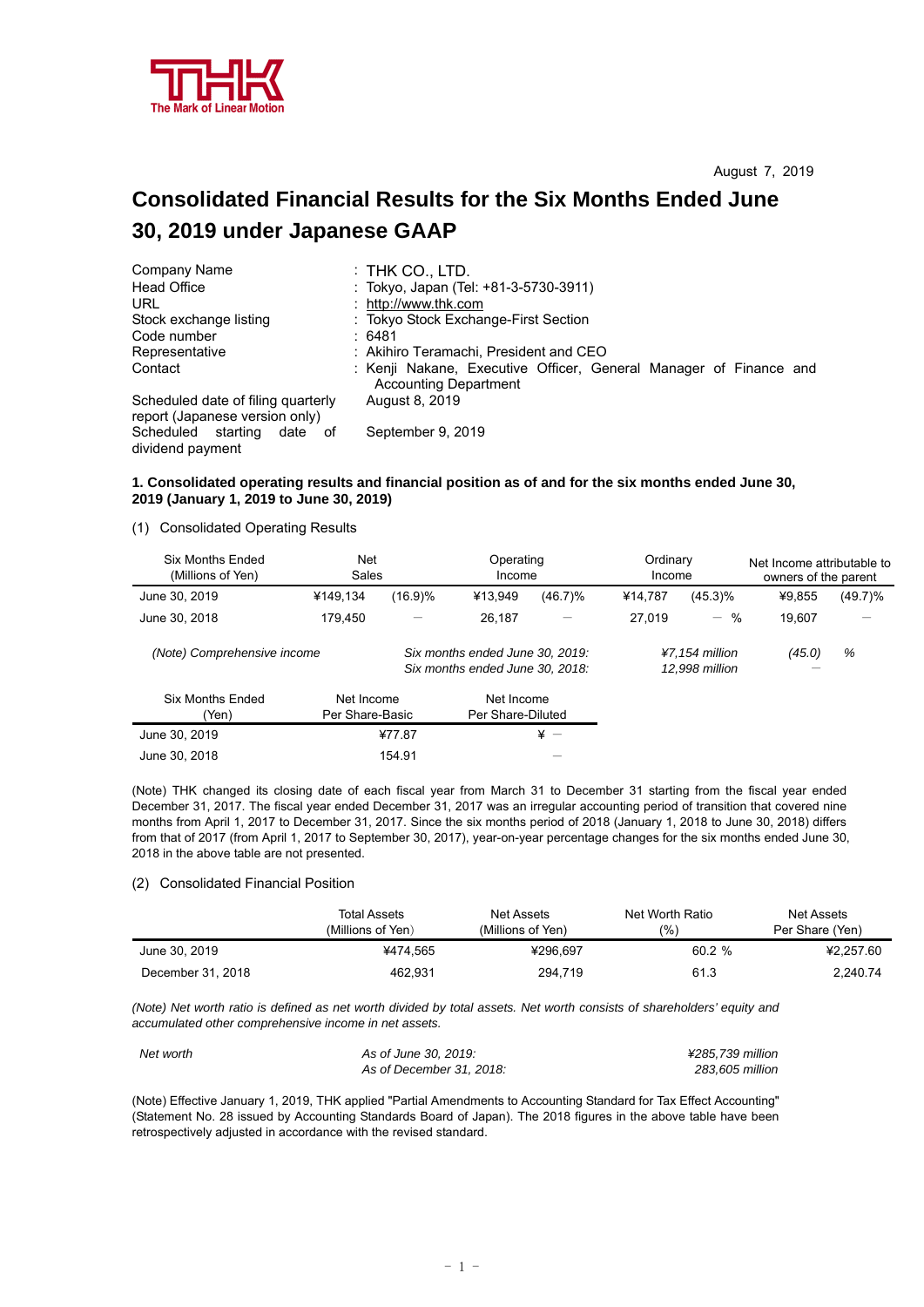## **2. Dividends**

l,

|                                              | Dividend Per Share (Yen)    |                       |                             |          |        |
|----------------------------------------------|-----------------------------|-----------------------|-----------------------------|----------|--------|
|                                              | <b>First Quarter</b><br>End | Second Quarter<br>End | <b>Third Quarter</b><br>End | Year end | Total  |
| Year ended December<br>31, 2018 (Actual)     | $\overline{\phantom{a}}$    | ¥47.00                |                             | ¥38.00   | ¥85.00 |
| Year ending December<br>31, 2019 (Actual)    |                             | 24.00                 | n/a                         | n/a      | n/a    |
| Year ending December<br>31, 2019 (Projected) | n/a                         | n/a                   |                             |          |        |

*(Note) Change in dividend projection: none* 

The amount of dividends for the year ending December 31, 2019 is planned to be determined in accordance with the targeted payout ratio of 30% on a consolidated basis and will be disclosed as soon as it is determined.

### **3. Forecasts for the year ending December 31, 2019 (January 1, 2019 to December 31, 2019)**

|                                                                | Net<br>Sales<br>(Millions of Yen) | Operating<br>Income<br>(Millions of Yen) | Ordinary<br>Income<br>(Millions of Yen) | Net Income<br>attributable to<br>owners of the<br>parent<br>(Millions of Yen) | Net Income<br>per Share<br>(Yen) |
|----------------------------------------------------------------|-----------------------------------|------------------------------------------|-----------------------------------------|-------------------------------------------------------------------------------|----------------------------------|
| Year ending<br>December<br>31.2019<br>(amount)<br>(percentage) | ¥310.000<br>$(12.3)\%$            | ¥28.000<br>$(43.8)\%$                    | ¥30.000<br>$(42.0)\%$                   | ¥22.000<br>(37.9)%                                                            | ¥173.82<br>n/a                   |

*(Note 1) Change in forecasts: none* 

*(Note 2) The above forecasts are based upon the information currently available at the time of the announcement of this report. Actual performance may differ from the estimates due to various unforeseen factors.*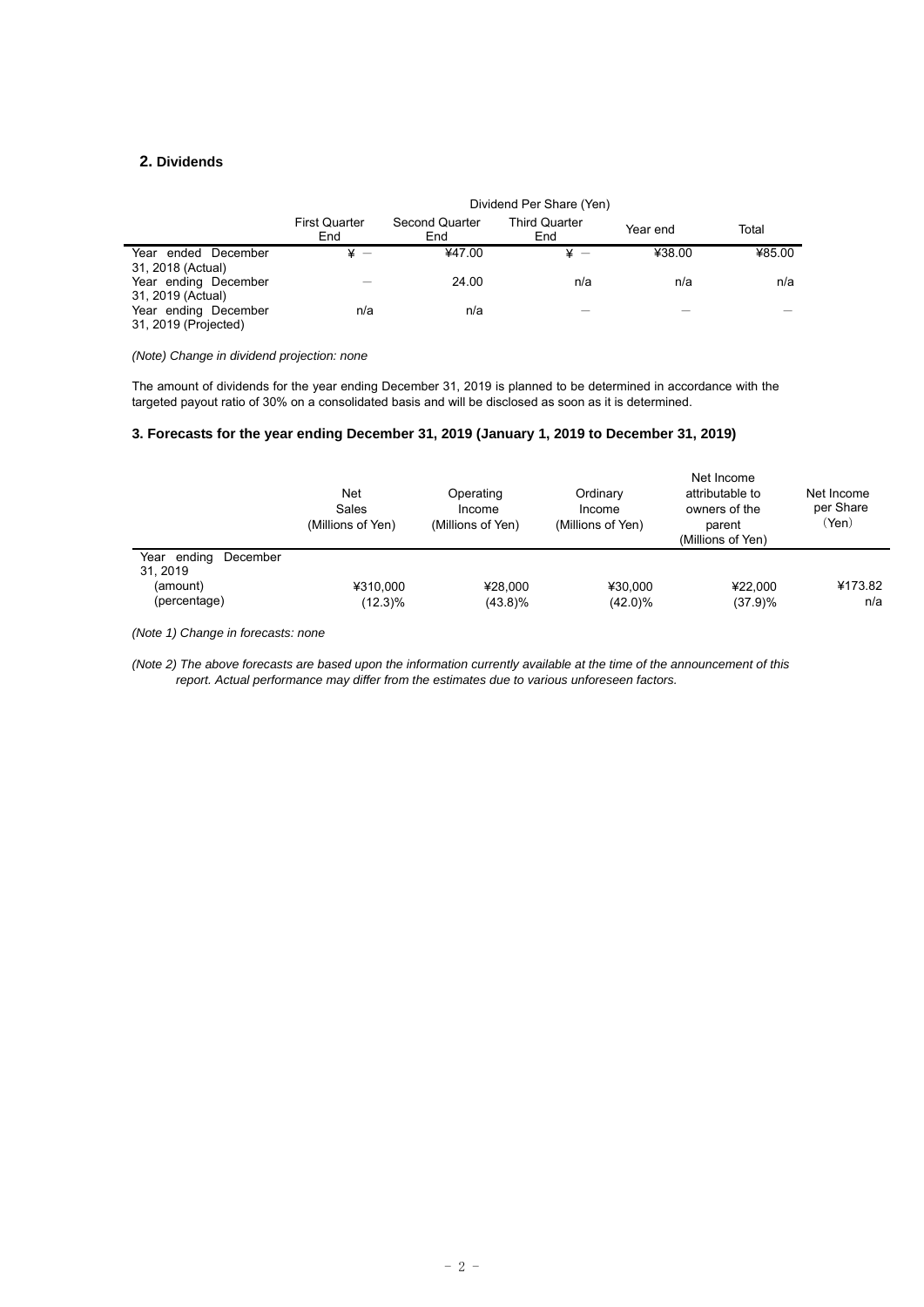#### **4**.**Other financial information**

- (1) Significant change in scope of consolidation: None
- (2) Simplified or particular accounting treatment for quarterly financial statements:

### *(Income taxes)*

Certain consolidated subsidiaries determine their income tax expenses by multiplying net income for the quarter period by the estimated effective tax rate applicable to the fiscal year.

(3) Changes in accounting policy and estimates, and restatement due to:

|     | а.<br>b. | Changes in accounting standard<br>Other changes | None<br>None      |             |
|-----|----------|-------------------------------------------------|-------------------|-------------|
| (4) |          | Number of shares                                |                   |             |
|     | a.       | Common stock issued, including treasury         |                   | (shares)    |
|     |          | stock, as of:                                   | June 30, 2019     | 133.856.903 |
|     |          |                                                 | December 31, 2018 | 133.856.903 |
|     | b.       | Treasury stock as of:                           | June 30, 2019     | 7,288,996   |
|     |          |                                                 | December 31, 2018 | 7,288,846   |
|     | C.       | Average number of common stock for the six      |                   |             |
|     |          | months ended:                                   | June 30, 2019     | 126,568,001 |
|     |          |                                                 | June 30, 2018     | 126,568,776 |

(5) Additional information

Effective January 1, 2019, THK applied "Partial Amendments to Accounting Standard for Tax Effect Accounting" (Statement No. 28 issued by Accounting Standards Board of Japan). In accordance with the revised standard, deferred tax assets and deferred tax liabilities are presented as "investments and other" and "long-term liabilities," respectively, in the consolidated balance sheet.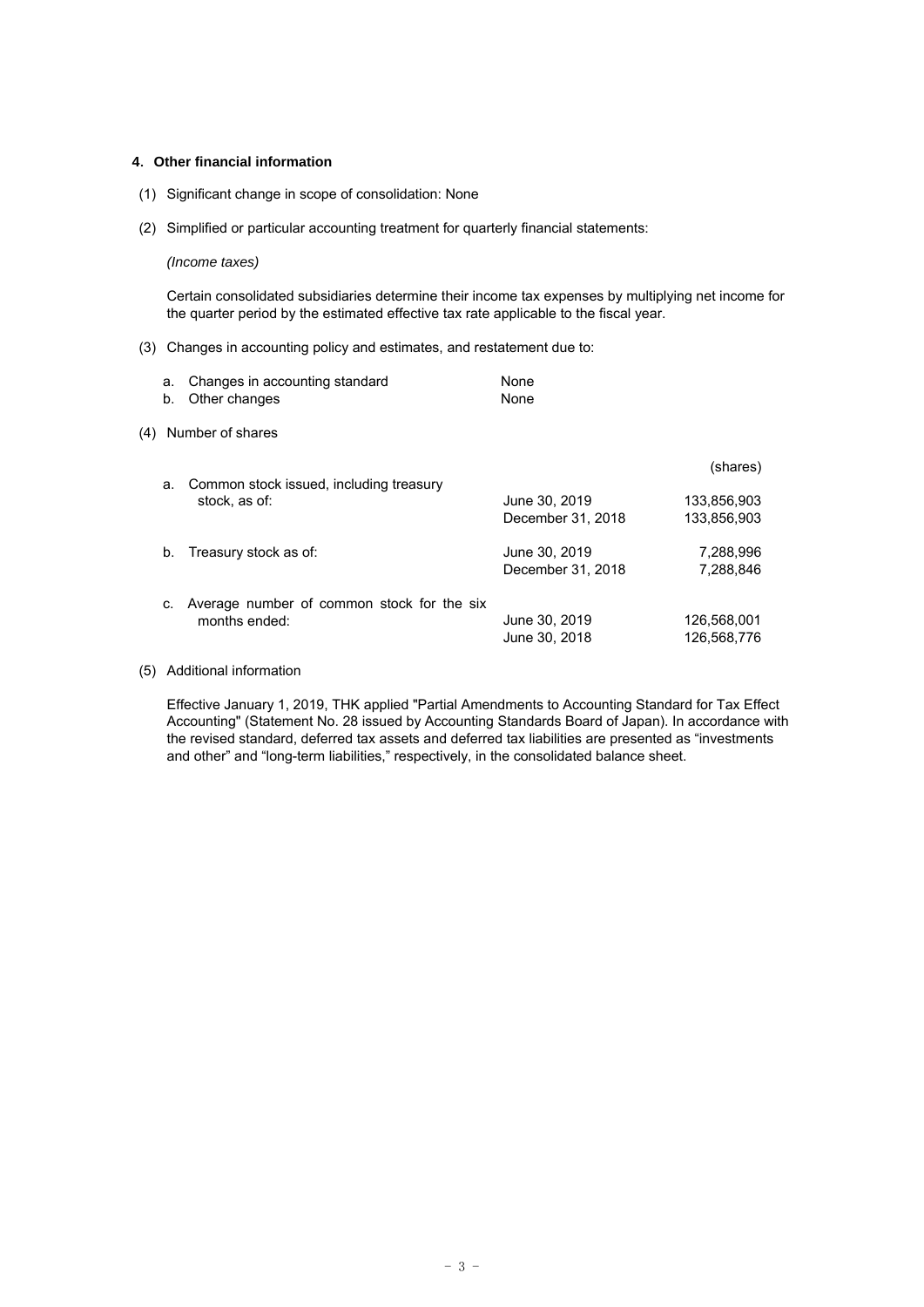## **Management's Discussion and Analysis**

#### **1. Operating results (from January 1, 2019 to June 30, 2019)**

In this six months period, while signs of economic slowdown were spreading mainly in China because of the US-China trade friction, there were growing concerns of the global economic slowdown. In Japan, uncertainty was spreading in the economy; exports and production weakened due to the declining demand from China and other countries.

The THK Group has identified "Full-Scale Globalization," the "Development of New Business Areas," and "Change in Business Style" as cornerstones of its growth strategy to expand the markets of its products such as LM Guide (Linear Motion Guide). As to Full-Scale Globalization, while the markets in emerging countries such as China are growing by dint of the factory automation progress, which is also spreading to developed-country users, the THK Group endeavors to expand its global sales network to meet such demand. Regarding Development of New Business Areas, while the THK Group's products are getting widely adopted in new business fields such as automobile parts, seismic isolation and damping systems, medical equipment, aircraft, robot, and renewable energy, the THK Group is working on expanding sales of not only existing products but also new developed products. In addition to promoting these strategies above, the THK Group is also committed to further expand its business fields by changing its business style enabled by making full use of AI and robot technologies in many ways.

In such a situation where overall demand was in an adjustment phase due to the US-China trade friction, the THK Group captured the demand, which had been strong before entering the adjustment phase. The sales, however, amounted to ¥149,134 million, down ¥30,315 million, or 16.9%, compared to the figure a year earlier, which was robust.

On the cost front, the THK Group continued to implement various activities to improve its productivity and thereby mitigated the decline in profitability. The cost to sales ratio, however, rose 2.4% from a year earlier to 73.3% due to the sharp decrease in sales.

Selling, general and administrative expenses amounted to ¥25,859 million, down ¥117 million, or 0.5%, compared to the figure a year earlier. This was mainly attributable to the THK Group's endeavors to contain costs and improve operating efficiency as well as the decreased sales. The ratio to net sales, however, worsened by 2.8% from a year earlier to 17.3%

As a result, operating income decreased from a year earlier by ¥12,237 million, or 46.7%, to ¥13,949 million. Ratio to net sales dropped by 5.2% to 9.4%.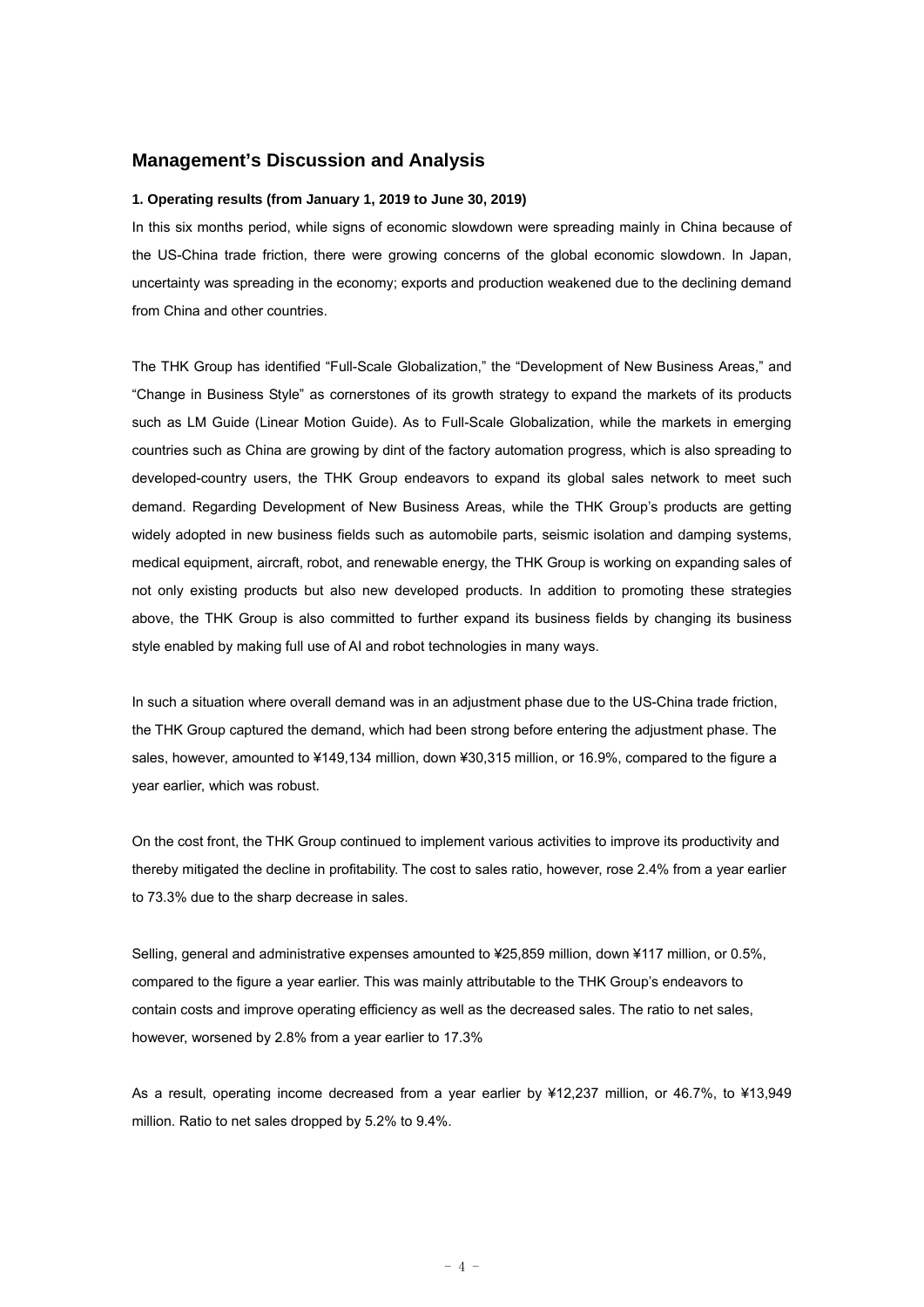Total non-operating income was ¥1,619 million of which major component was ¥489 million of interest income. Total non-operating expenses were ¥781 million of which major components were ¥155 million of interest expenses and ¥72 million of foreign exchange loss―net.

As a result, ordinary income decreased from a year earlier by ¥12,231 million, or 45.3%, to ¥14,787 million. Net income attributable to owners of the parent also decreased from a year earlier by ¥9,751 million, or 49.7%, to ¥9,855 million.

#### **Segment Information**

#### (Japan)

In Japan, while exports and production weakened due to the declining demand from China and other countries, the THK Group successfully generated sales by capturing demand which was favorable overall. Sales, however, decreased by ¥14,545 million, or 18.1%, to ¥65,612 million. Operating income (segment income) decreased by ¥9,844 million, or 48.9%, to ¥10,305 million due to the decreased sales.

#### (The Americas)

In the Americas, while the economy continued its growth trend led by its domestic demand, the production and sales sections worked in unison to expand and deepen transactions with existing customers and to cultivate new business fields such as automobile, medical equipment, aircraft, and energy-related business. However, sales decreased by ¥5,077 million, or 14.2%, to ¥30,700 million due to the adjustment phase of demand mainly for electronics products. In addition to the decreased sales, the profitability of the transportation equipment business declined due mainly to the rising in material costs. As a result, the THK Group recorded ¥317 million of operating loss (segment loss), a turnaround of ¥894 million.

#### (Europe)

In Europe, while there were weaknesses in exports and production, the moderate economic growth continued because of the domestic demand mainly for consumer spending. In such a situation, the production and sales sections proactively worked in unison to expand transactions with existing customers and to cultivate new business fields such as automobile, medical equipment, aircraft and robot. Sales, however, decreased by ¥2,020 million, or 6.3%, to ¥29,807 million. As a result, the THK Group recorded ¥10 million of operating loss (segment loss), a turnaround of ¥234 million, mainly due to the decreased sales.

#### (China)

In China, while adjustment phases caused by the US-China trade friction concern were widely seen in capital investments, the THK Group captured the growing demand for electronics products and automation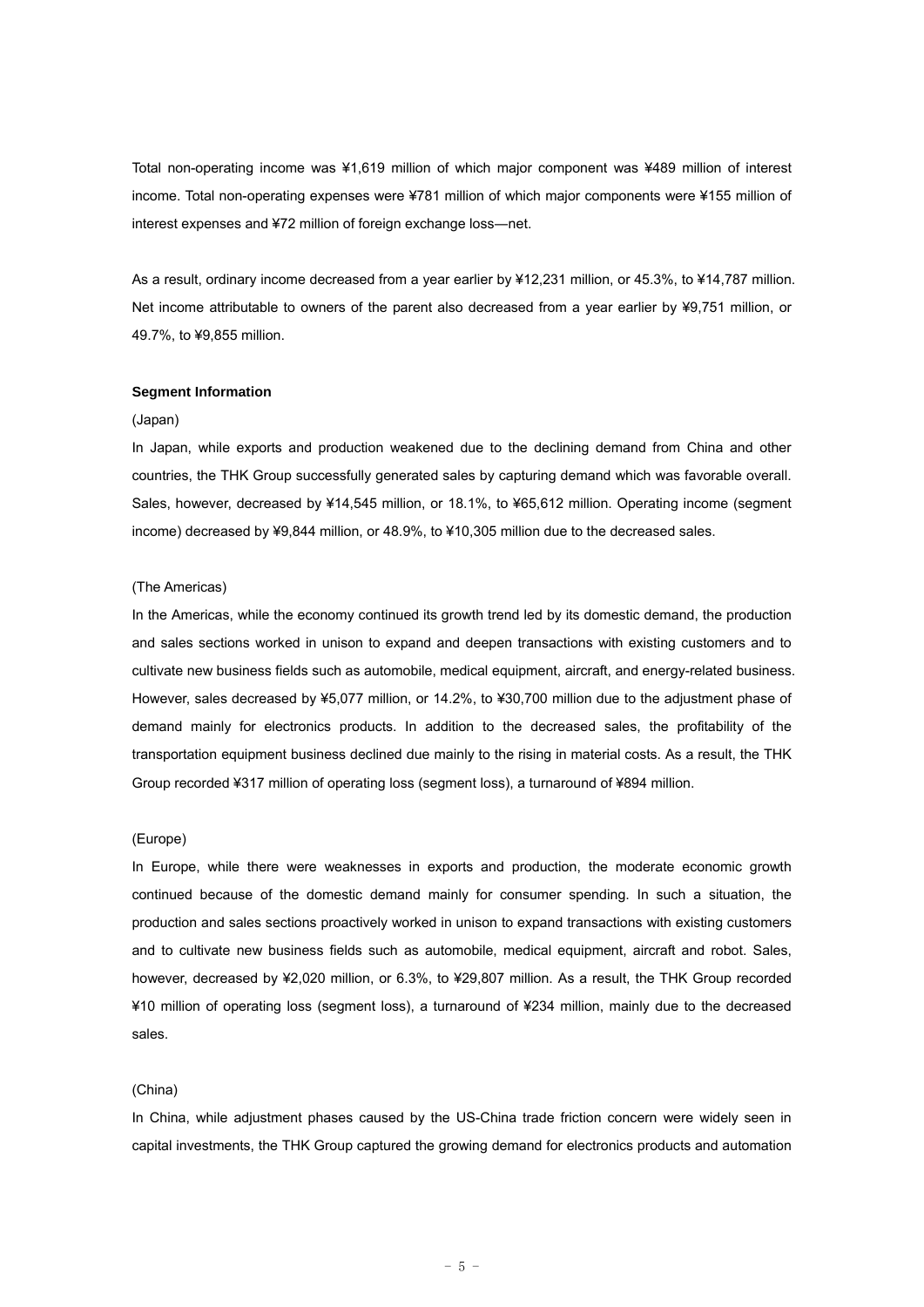and robotization-related products. Sales, however, decreased by ¥7,343 million, or 31.3%, to ¥16,141 million. Operating income (segment income) decreased by ¥1,934 million, or 51.6%, to ¥1,811 million due to the decreased sales.

## (Other)

In other countries and regions, the THK Group continued to expand and deepen transactions with existing customers and to cultivate new customers while demand for THK Group's products was widely expanded in India and the ASEAN countries. Sales, however, decreased by ¥1,328 million, or 16.2%, to ¥6,873 million, mainly owing to the decreased demand in China that unfavorably affected the sales in some countries. Operating income (segment income) decreased by ¥385 million, or 34.7%, to ¥724 million due to the decreased sales.

#### **2. Financial position (As of June 30, 2019)**

Total assets stood at ¥474,565 million, ¥11,633 million more than the previous fiscal year-end, due mainly to a combined effect of increase in (1) cash and bank deposits by ¥14,743 million, (2) merchandise and finished goods by ¥2,911 million, (3) buildings and structures—net by ¥6,968 million, (4) machinery and equipment—net by ¥3,061 million and decrease in (1) accounts and notes receivable by ¥9,402 million and (2) electronically recorded monetary claims by ¥4,329 million.

Total liabilities stood at ¥177,868 million, ¥9,655 million more than the previous fiscal year-end, due mainly to a combined effect of increase in (1) bonds by ¥20,000 million and (2) long-term bank loans by ¥7,814 million and decrease in (1) accounts and notes payable by ¥2,411 million (2) electronically recorded obligations by ¥5,505 million, and (3) income taxes payable by ¥8,740 million.

Net assets stood at ¥296,697 million, ¥1,977 million more than the previous fiscal year-end, due mainly to a combined effect of increase in retained earnings by ¥5,044 million and decrease in foreign currency translation adjustments by ¥3,342 million.

### **3. Forecast for the fiscal year ending December 31, 2019**

No change from the forecasts for the year ending December 31, 2019 reported in the announcement dated February 14, 2019.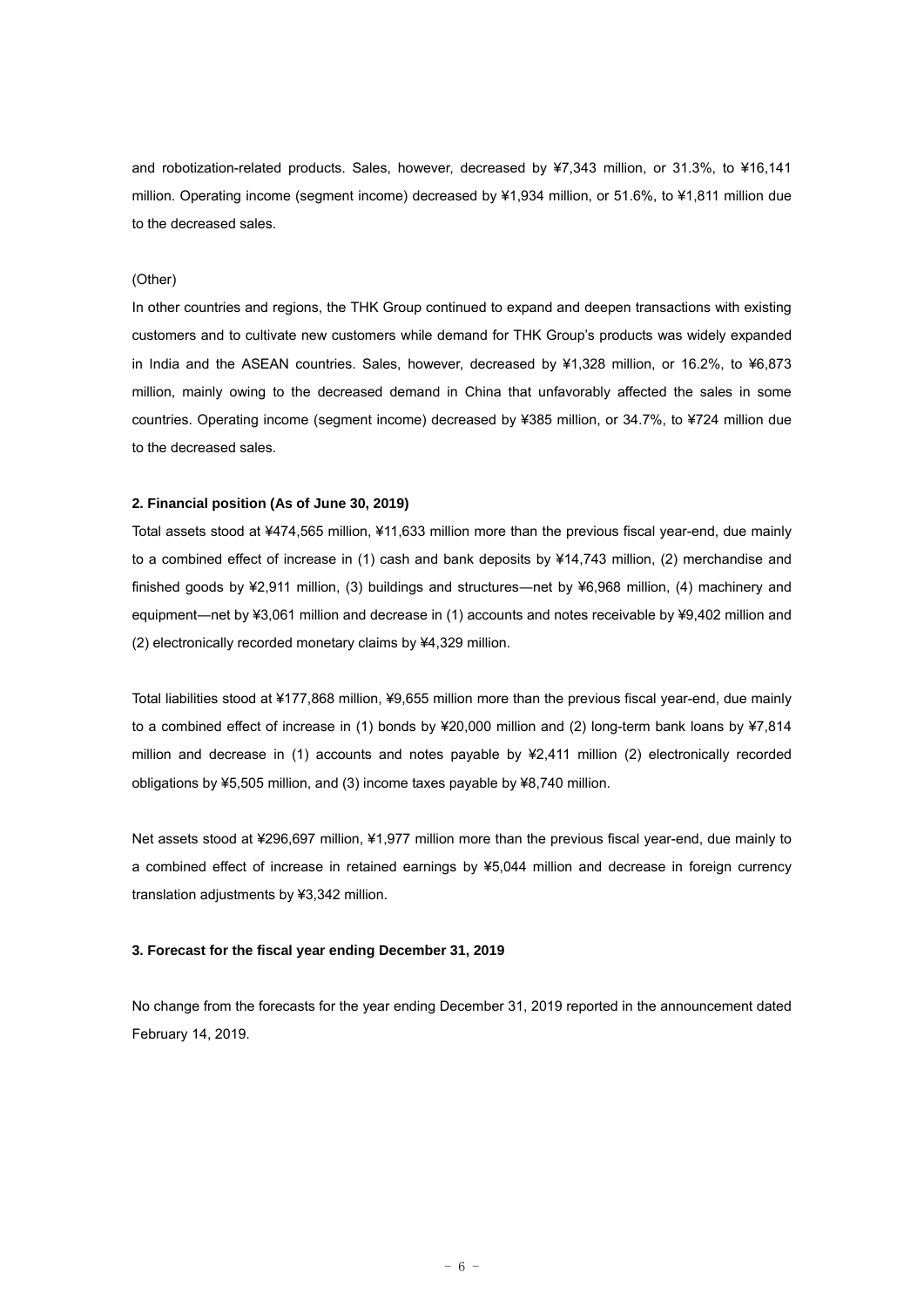# **Consolidated Financial Statements**

## Consolidated Balance Sheets

|                                         |                            | (Millions of Yen)                   |
|-----------------------------------------|----------------------------|-------------------------------------|
|                                         | Year End<br>-Previous Year | Second Quarter End<br>-Current Year |
|                                         | As of December 31, 2018    | As of June 30, 2019                 |
| <b>Assets</b>                           |                            |                                     |
| <b>Current Assets:</b>                  |                            |                                     |
| Cash and bank deposits                  | ¥134,513                   | ¥149,256                            |
| Accounts and notes receivable           | 69.722                     | 60,320                              |
| Electronically recorded monetary claims | 22,973                     | 18,643                              |
| Merchandise and finished goods          | 18,625                     | 21,537                              |
| Work in process                         | 10,815                     | 10,644                              |
| Raw materials and supplies              | 20,624                     | 21,359                              |
| Other current assets                    | 7,741                      | 7,352                               |
| Less: Allowance for bad debts           | (134)                      | (111)                               |
| Total current assets                    | 284,881                    | 289,003                             |
| Fixed Assets:                           |                            |                                     |
| Property, plant and equipment -net:     |                            |                                     |
| <b>Buildings and structures</b>         | 29,525                     | 36,493                              |
| Machinery and equipment                 | 62,735                     | 65,796                              |
| Other                                   | 37,434                     | 36,813                              |
| Total property, plant and equipment—net | 129,695                    | 139,103                             |
| Intangibles                             |                            |                                     |
| Goodwill                                | 10,003                     | 9,461                               |
| Other                                   | 18,102                     | 16,869                              |
| Total intangibles                       | 28,106                     | 26,331                              |
| Investments and Other                   |                            |                                     |
| Long-term investments in securities     | 9,665                      | 10,230                              |
| Other                                   | 10,666                     | 9,966                               |
| Less: Allowance for bad debts           | (83)                       | (69)                                |
| Total investments and other             | 20,248                     | 20,127                              |
| <b>Total fixed assets</b>               | 178,049                    | 185,562                             |
| Total assets                            | 462.931                    | 474.565                             |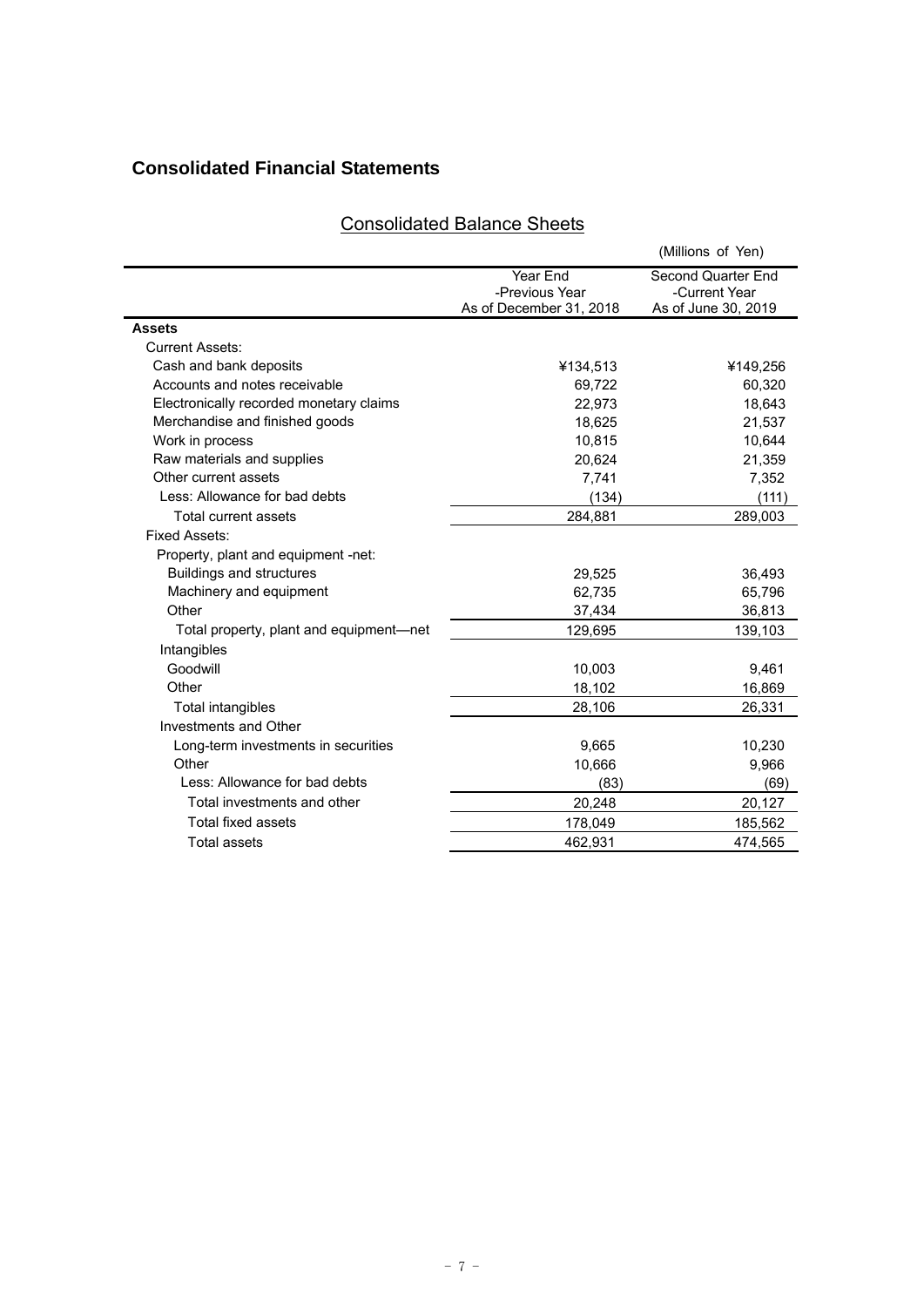|                                               |                                           | (Millions of Yen)                    |
|-----------------------------------------------|-------------------------------------------|--------------------------------------|
|                                               | Year End                                  | Second Quarter End                   |
|                                               | -Previous Year<br>As of December 31, 2018 | -Current Year<br>As of June 30, 2019 |
| <b>Liabilities</b>                            |                                           |                                      |
| <b>Current Liabilities:</b>                   |                                           |                                      |
| Accounts and notes payable                    | ¥22,084                                   | ¥19,673                              |
| Electronically recorded obligations           | 26,938                                    | 21,433                               |
| Current portion of long-term bonds            |                                           | 10,000                               |
| Current portion of long-term bank loans       | 12,185                                    | 2,185                                |
| Income taxes payable                          | 12,271                                    | 3,531                                |
| <b>Accrued bonuses</b>                        | 3,899                                     | 4,282                                |
| Other                                         | 20,850                                    | 18,360                               |
| <b>Total current liabilities</b>              | 98,230                                    | 79,466                               |
| Long-term Liabilities:                        |                                           |                                      |
| <b>Bonds</b>                                  | 40,000                                    | 50,000                               |
| Long-term bank loans                          | 15,295                                    | 33,110                               |
| Reserve for retirement benefits for directors |                                           |                                      |
| and corporate auditors                        | 131                                       | 104                                  |
| Reserve for product warranty                  | 112                                       | 102                                  |
| Net defined benefit liability                 | 7,908                                     | 7,832                                |
| Other                                         | 6,535                                     | 7,251                                |
| Total long-term liabilities                   | 69,982                                    | 98,401                               |
| <b>Total liabilities</b>                      | 168,212                                   | 177,868                              |
| <b>Net Assets</b>                             |                                           |                                      |
| Shareholders' equity:                         |                                           |                                      |
| Common stock                                  | 34,606                                    | 34,606                               |
| Additional paid-in capital                    | 40,420                                    | 40,413                               |
| Retained earnings                             | 220,787                                   | 225,832                              |
| Treasury stock                                | (14,002)                                  | (14,003)                             |
| Total shareholders' equity                    | 281,811                                   | 286,849                              |
| Accumulated other comprehensive income:       |                                           |                                      |
| Net unrealized gain on available-for-sale     |                                           |                                      |
| securities                                    | 1,102                                     | 1,504                                |
| Foreign currency translation adjustments      | 2,755                                     | (586)                                |
| Remeasurements of defined benefit plans       | (2,063)                                   | (2,027)                              |
| Total accumulated other comprehensive         |                                           |                                      |
| income (loss)                                 | 1,794                                     | (1, 109)                             |
| Non-controlling interests                     | 11,113                                    | 10,957                               |
| Total net assets                              | 294,719                                   | 296,697                              |
| Total liabilities and net assets              | 462,931                                   | 474,565                              |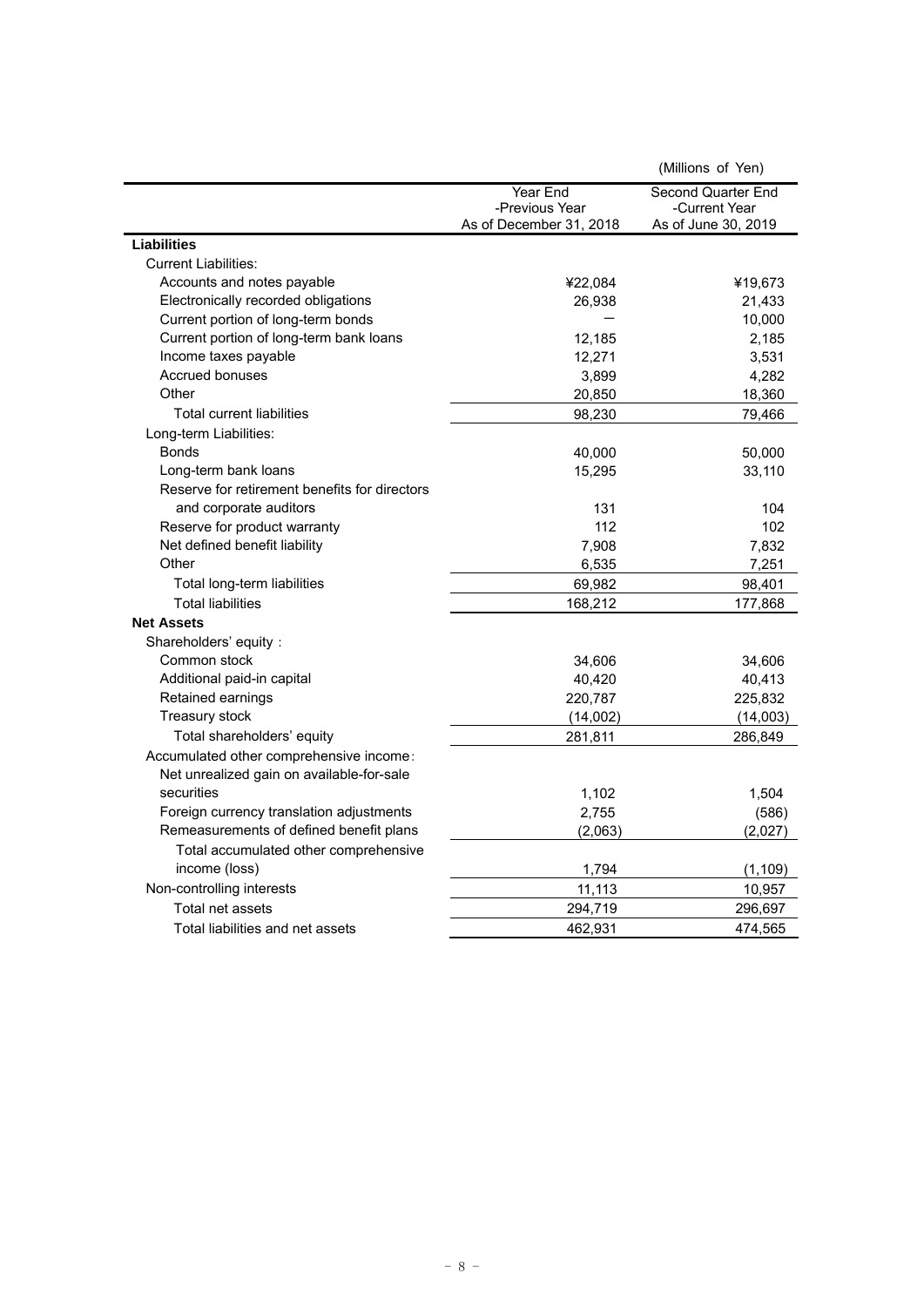# Consolidated Statements of Income

|                                                                |                                                                                        | (Millions of Yen)                                                                      |
|----------------------------------------------------------------|----------------------------------------------------------------------------------------|----------------------------------------------------------------------------------------|
|                                                                | <b>Six Months Ended</b><br>June 30, 2018<br>(From January 1, 2018<br>to June 30, 2018) | <b>Six Months Ended</b><br>June 30, 2019<br>(From January 1, 2019<br>to June 30, 2019) |
| Net sales                                                      | ¥179,450                                                                               | ¥149,134                                                                               |
| Cost of sales                                                  | 127,285                                                                                | 109,325                                                                                |
| Gross profit                                                   | 52,165                                                                                 | 39,809                                                                                 |
| Selling, general and administrative expenses                   | 25,977                                                                                 | 25,859                                                                                 |
| Operating income                                               | 26,187                                                                                 | 13,949                                                                                 |
| Non-operating income:                                          |                                                                                        |                                                                                        |
| Interest income                                                | 326                                                                                    | 489                                                                                    |
| Equity earnings of affiliates                                  | 399                                                                                    | 54                                                                                     |
| Other                                                          | 1,053                                                                                  | 1,075                                                                                  |
| Total non-operating income                                     | 1,779                                                                                  | 1,619                                                                                  |
| Non-operating expense:                                         |                                                                                        |                                                                                        |
| Interest expenses                                              | 137                                                                                    | 155                                                                                    |
| Foreign exchange loss, net                                     | 483                                                                                    | 72                                                                                     |
| Other                                                          | 326                                                                                    | 553                                                                                    |
| Total non-operating expenses                                   | 947                                                                                    | 781                                                                                    |
| Ordinary income                                                | 27,019                                                                                 | 14,787                                                                                 |
| Extraordinary gains:                                           |                                                                                        |                                                                                        |
| Gain on sales<br>оf<br>property,<br>plant<br>and<br>equipment  | 39                                                                                     | 26                                                                                     |
| Total extraordinary gains                                      | 39                                                                                     | 26                                                                                     |
| Extraordinary losses:                                          |                                                                                        |                                                                                        |
| Loss on sales and disposal of property, plant<br>and equipment | 107                                                                                    | 27                                                                                     |
| Total extraordinary losses                                     | 107                                                                                    | 27                                                                                     |
| Income before income taxes                                     | 26,951                                                                                 | 14,786                                                                                 |
| Income taxes-current                                           | 8,090                                                                                  | 3,955                                                                                  |
| Income taxes-deferred                                          | (998)                                                                                  | 658                                                                                    |
| Total income taxes                                             | 7,091                                                                                  | 4,613                                                                                  |
| Net income                                                     | 19,860                                                                                 | 10,172                                                                                 |
| Net<br>attributable<br>income<br>non-controlling<br>to         |                                                                                        |                                                                                        |
| interests                                                      | 252                                                                                    | 316                                                                                    |
| Net income attributable to owners of the parent                | 19,607                                                                                 | 9,855                                                                                  |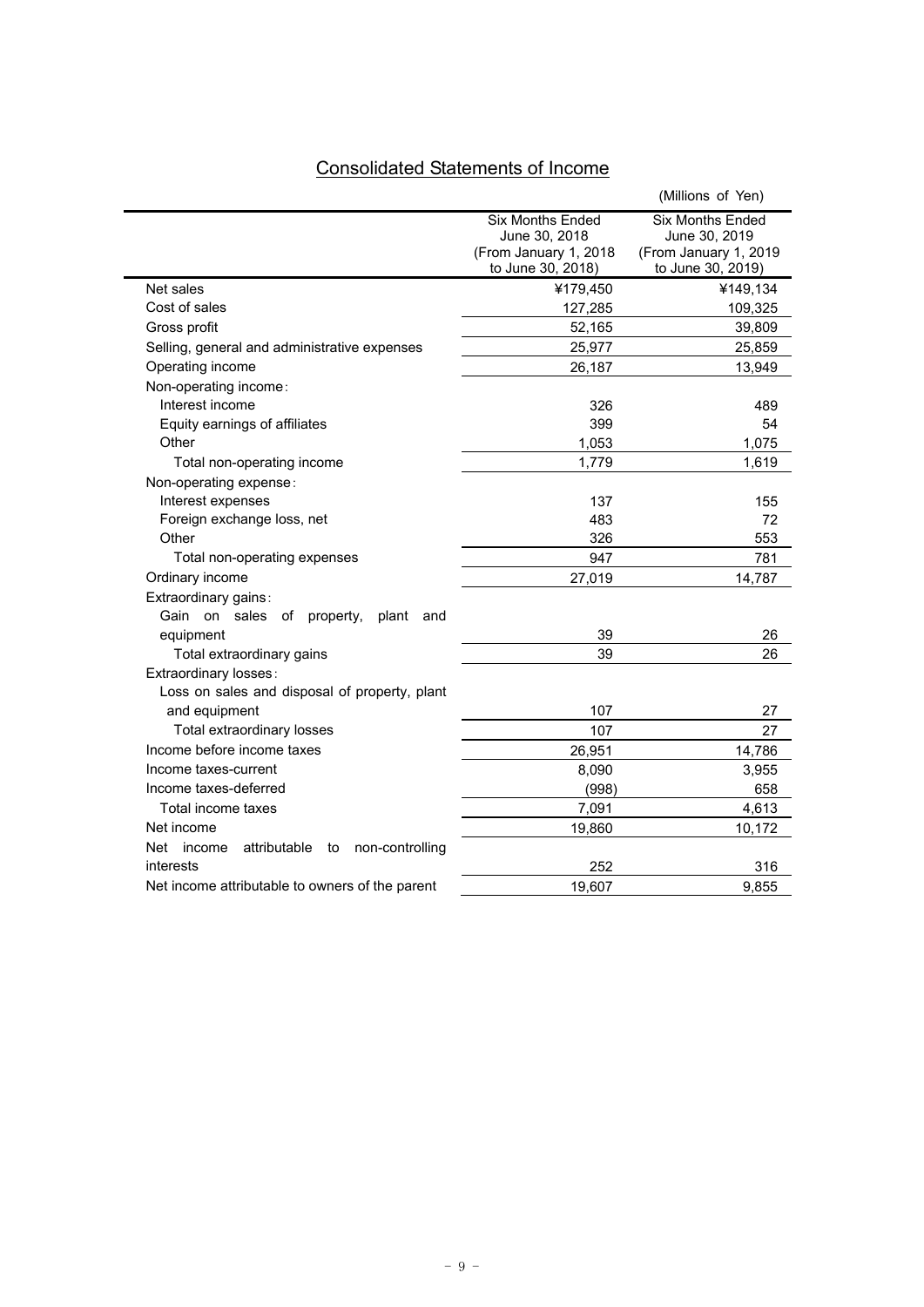|                                              |                                                                                  | (Millions of Yen)                                                                |
|----------------------------------------------|----------------------------------------------------------------------------------|----------------------------------------------------------------------------------|
|                                              | Six Months Ended<br>June 30, 2018<br>(From January 1, 2018)<br>to June 30, 2018) | Six Months Ended<br>June 30, 2019<br>(From January 1, 2019)<br>to June 30, 2019) |
| Net income                                   | ¥19,860                                                                          | ¥10,172                                                                          |
| Other comprehensive income:                  |                                                                                  |                                                                                  |
| Unrealized gain (loss) on available-for-sale |                                                                                  |                                                                                  |
| securities                                   | (1,084)                                                                          | 400                                                                              |
| Foreign currency translation adjustments     | (6,286)                                                                          | (3,328)                                                                          |
| Remeasurements of defined benefit plans      | 65                                                                               | 47                                                                               |
| Share of other comprehensive income          |                                                                                  |                                                                                  |
| (losses) of affiliates accounted under the   |                                                                                  |                                                                                  |
| equity method                                | 443                                                                              | (137)                                                                            |
| Total other comprehensive loss               | (6,861)                                                                          | (3,017)                                                                          |
| Comprehensive income                         | 12,998                                                                           | 7,154                                                                            |
| Attributable to:                             |                                                                                  |                                                                                  |
| Owners of the parent                         | 12,794                                                                           | 6,950                                                                            |
| Non-controlling interests                    | 203                                                                              | 204                                                                              |
|                                              |                                                                                  |                                                                                  |

## Consolidated Statements of Comprehensive Income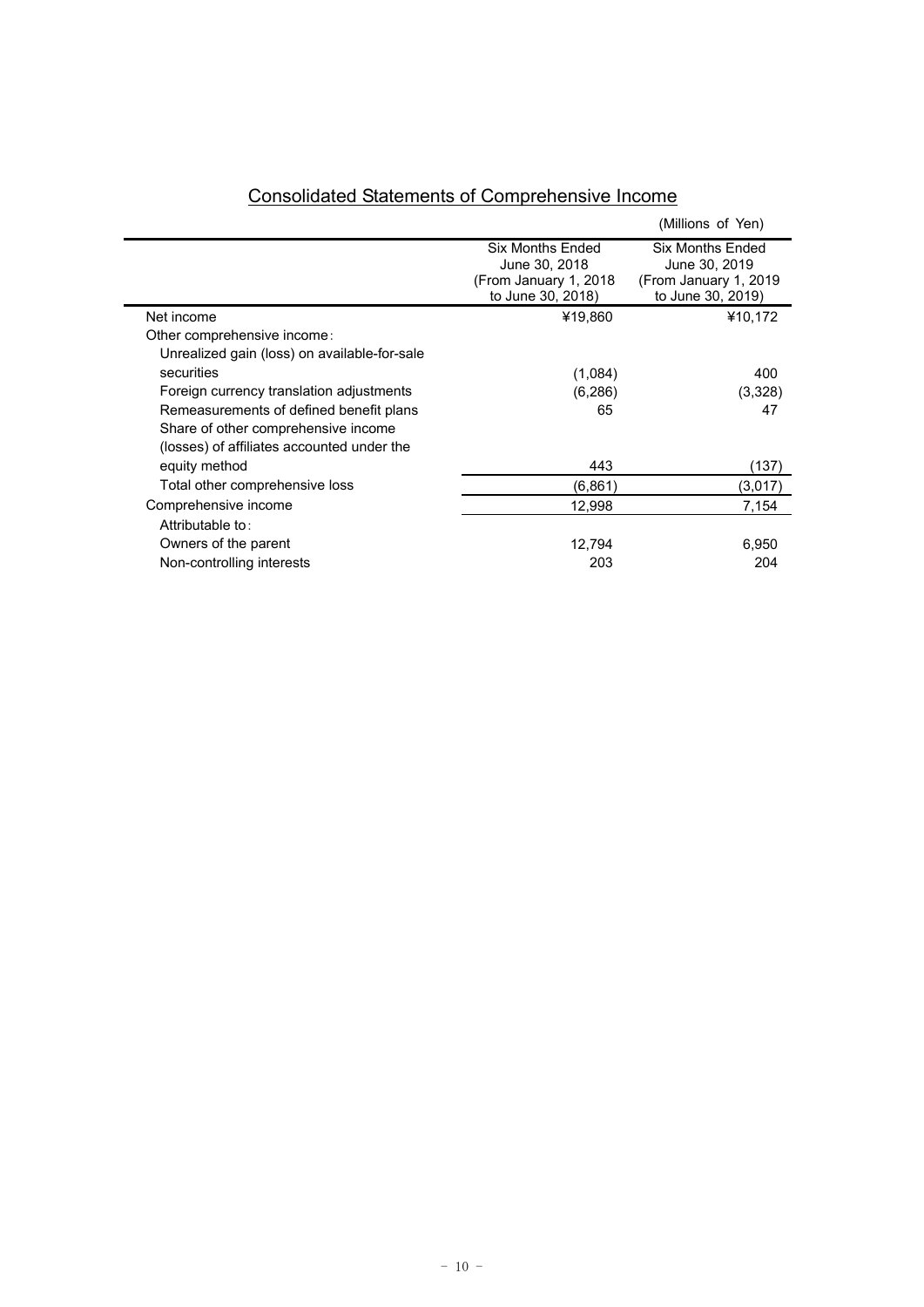|                                                                                        |                                                                                        | (Millions of Yen)                                                                      |
|----------------------------------------------------------------------------------------|----------------------------------------------------------------------------------------|----------------------------------------------------------------------------------------|
|                                                                                        | <b>Six Months Ended</b><br>June 30, 2018<br>(From January 1, 2018<br>to June 30, 2018) | <b>Six Months Ended</b><br>June 30, 2019<br>(From January 1, 2019<br>to June 30, 2019) |
| Cash flows from operating activities:                                                  |                                                                                        |                                                                                        |
| Income before income taxes                                                             | ¥26,951                                                                                | ¥14,786                                                                                |
| Depreciation and amortization                                                          | 7,711                                                                                  | 8,369                                                                                  |
| Loss on sale/disposal of property, plant and                                           |                                                                                        |                                                                                        |
| equipment                                                                              | 68                                                                                     | 1                                                                                      |
| Increase in provisions                                                                 | 1,375                                                                                  | 320                                                                                    |
| Decrease in net defined benefit liability                                              | (225)                                                                                  | (142)                                                                                  |
| Interest and dividend income                                                           | (393)                                                                                  | (548)                                                                                  |
| Interest expenses                                                                      | 137                                                                                    | 155                                                                                    |
| Foreign exchange loss                                                                  | 1,379                                                                                  | 631                                                                                    |
| Equity in earnings of affiliates                                                       | (399)                                                                                  | (54)                                                                                   |
| Amortization of goodwill                                                               | 447                                                                                    | 426                                                                                    |
| Decrease (increase) in trade receivables                                               | (12,007)                                                                               | 13,382                                                                                 |
| Increase in inventories                                                                | (1,713)                                                                                | (3,926)                                                                                |
| Increase (decrease) in trade payables                                                  | 3,903                                                                                  | (7,883)                                                                                |
| Other                                                                                  | 1,287                                                                                  | (2,014)                                                                                |
| Subtotal                                                                               | 28,523                                                                                 | 23,504                                                                                 |
| Interest and dividend received                                                         | 394                                                                                    | 547                                                                                    |
| Interest paid                                                                          | (137)                                                                                  | (167)                                                                                  |
| Income taxes paid                                                                      | (2, 334)                                                                               | (12, 224)                                                                              |
| Net cash provided by operating activities                                              | 26,445                                                                                 | 11,660                                                                                 |
| Cash flows from investing activities:                                                  |                                                                                        |                                                                                        |
| Purchase of property, plant and equipment<br>Proceeds from sale of property, plant and | (14, 426)                                                                              | (17, 057)                                                                              |
| equipment                                                                              | 127                                                                                    | 32                                                                                     |
| Purchase of investments in securities                                                  | (172)                                                                                  | (216)                                                                                  |
| Increase in loans receivable                                                           | (1,581)                                                                                | (3)                                                                                    |
| Collection on loans                                                                    | $\overline{2}$                                                                         | 72                                                                                     |
| Payment for insurance funds                                                            | (16)                                                                                   | (49)                                                                                   |
| Other                                                                                  | 0                                                                                      | 27                                                                                     |
| Net cash used in investing activities                                                  | (16,065)                                                                               | (17, 195)                                                                              |

# Consolidated Statements of Cash Flows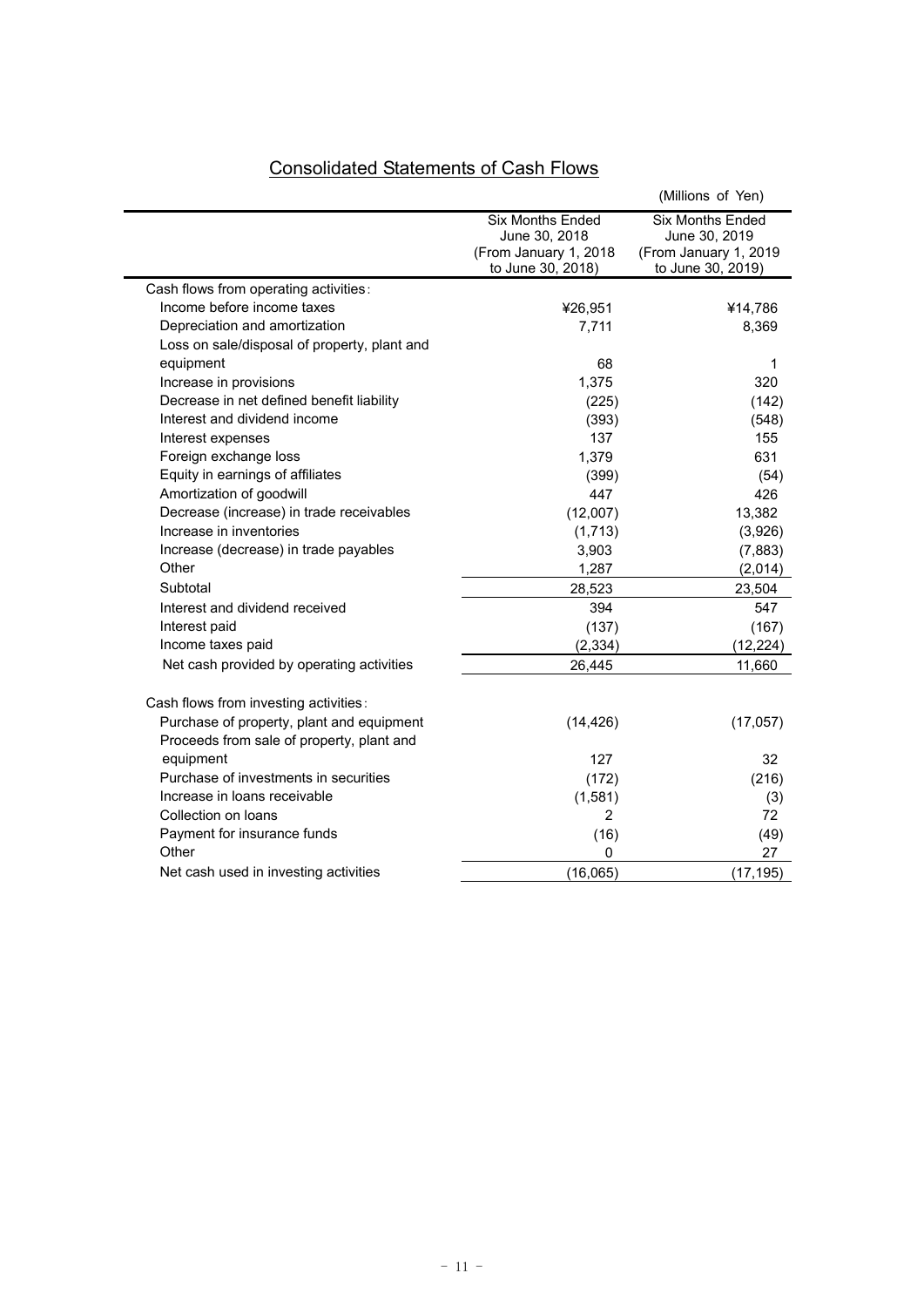|                                              | Six Months Fnded<br>June 30, 2018<br>(From January 1, 2018) | <b>Six Months Fnded</b><br>June 30, 2019<br>(From January 1, 2019) |
|----------------------------------------------|-------------------------------------------------------------|--------------------------------------------------------------------|
|                                              | to June 30, 2018)                                           | to June 30, 2019)                                                  |
| Cash flows from financing activities:        |                                                             |                                                                    |
| Proceeds from long-term bank loans           |                                                             | 20,000                                                             |
| Repayments of long-term bank loans           | (2, 185)                                                    | (12, 185)                                                          |
| Issuance of bonds                            | 20,000                                                      | 20,000                                                             |
| Redemption of bonds                          | (10,000)                                                    |                                                                    |
| Purchase of treasury stocks                  | (4)                                                         | (0)                                                                |
| Dividends paid                               | (3,342)                                                     | (4,887)                                                            |
| Dividends paid to non-controlling            |                                                             |                                                                    |
| shareholders                                 |                                                             | (108)                                                              |
| Repayments of lease obligations              | (65)                                                        | (242)                                                              |
| Net cash provided by (used in) financing     |                                                             |                                                                    |
| activities                                   | 4,402                                                       | 22,576                                                             |
| Foreign currency translation adjustments on  |                                                             |                                                                    |
| cash and cash equivalents                    | (2.986)                                                     | (2,298)                                                            |
| Net increase in cash and cash equivalents    | 11,795                                                      | 14,743                                                             |
| Cash and cash equivalents, beginning of the  |                                                             |                                                                    |
| period                                       | 129,920                                                     | 134,513                                                            |
| Cash and cash equivalents, end of the period | 141,716                                                     | 149,256                                                            |
|                                              |                                                             |                                                                    |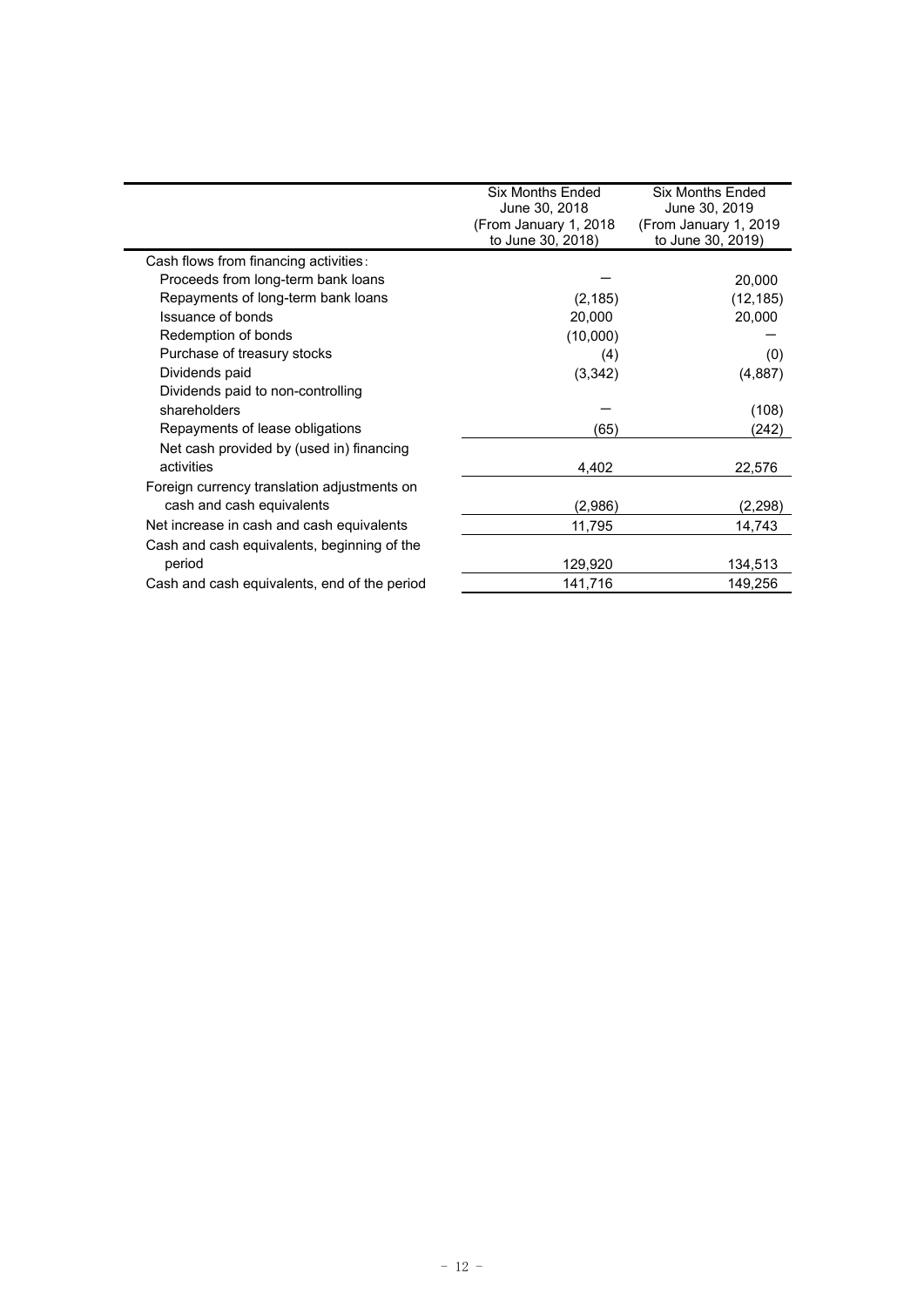## **Segment Information**

## **For the six months ended June 30, 2018 (January 1, 2018 to June 30, 2018)**

|                    |         |          |         |         |        |               | (Millions of Yen) |
|--------------------|---------|----------|---------|---------|--------|---------------|-------------------|
|                    |         | The      |         |         |        | Adjust        | Consoli           |
|                    | Japan   | Americas | Europe  | China   | Other  | -ments        | -dated            |
| Sales to customers | ¥80.157 | ¥35.777  | ¥31.827 | ¥23.484 | ¥8.202 | $\frac{1}{2}$ | ¥179.450          |
| Inter-segment      | 28.018  | 227      | 22      | 3.501   | 937    | (32,708)      |                   |
| Total              | 108.176 | 36.005   | 31.850  | 26.986  | 9.139  | (32,708)      | 179.450           |
| Operating income   | 20.150  | 577      | 223     | 3.746   | 1.110  | 380           | 26.187            |

*(Note) All adjustments are intercompany elimination.* 

## **For the six months ended June 30, 2019 (January 1, 2019 to June 30, 2019)**

|                         |         |          |         |         | (Millions of Yen) |               |          |
|-------------------------|---------|----------|---------|---------|-------------------|---------------|----------|
|                         |         | The      |         |         |                   | Adjust        | Consoli  |
|                         | Japan   | Americas | Europe  | China   | Other             | -ments        | -dated   |
| Sales to customers      | ¥65.612 | ¥30.700  | ¥29.807 | ¥16.141 | ¥6.873            | $\frac{1}{2}$ | ¥149.134 |
| Inter-segment           | 25.959  | 78       | 120     | 3.208   | 917               | (30.284)      |          |
| Total                   | 91.571  | 30.778   | 29.928  | 19.349  | 7.790             | (30, 284)     | 149.134  |
| Operating income (loss) | 10.305  | (317)    | (10)    | 1.811   | 724               | 1.435         | 13.949   |

*(Note) All adjustments are intercompany elimination.*